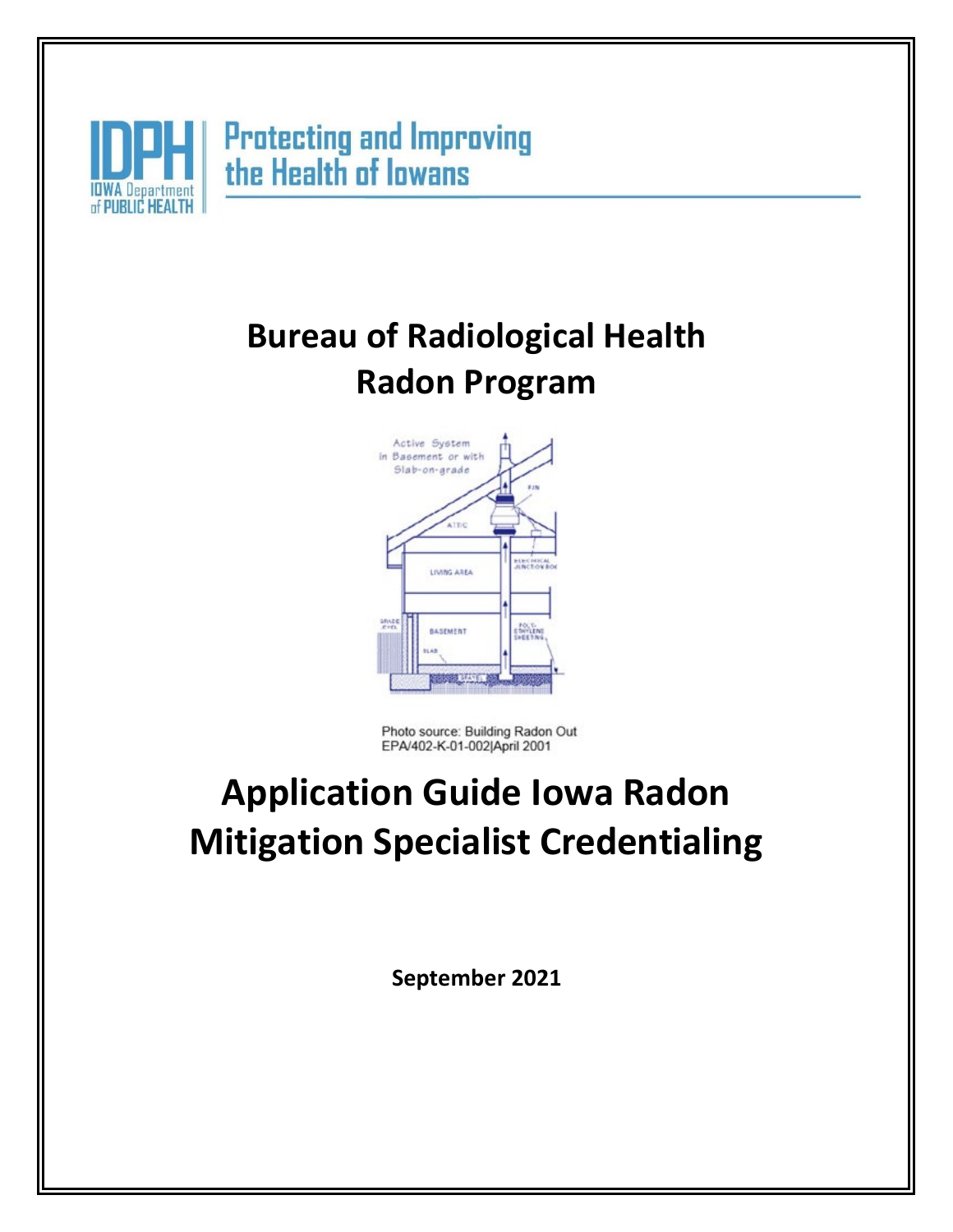# **TABLE OF CONTENTS**

| <b>Section</b> |      | Page                                                     |   |
|----------------|------|----------------------------------------------------------|---|
| 1.             |      |                                                          |   |
|                | 1.1  |                                                          |   |
|                | 1.2  |                                                          |   |
|                | 1.3  |                                                          |   |
|                | 1.4  |                                                          |   |
|                | 1.5  |                                                          |   |
| 2.             |      | Required information and Documentation for Application 3 |   |
|                | 2.1  |                                                          |   |
|                | 2.2  |                                                          |   |
|                | 2.3  | Training Course Completion and Test Verification 4       |   |
|                | 2.4  |                                                          |   |
|                | 2.5  |                                                          |   |
|                | 2.6  |                                                          |   |
|                | 2.7  |                                                          |   |
|                | 2.8  |                                                          |   |
|                | 2.9  |                                                          |   |
|                | 2.10 |                                                          |   |
|                | 2.11 |                                                          |   |
|                |      |                                                          | q |
|                | 3.1  |                                                          |   |
|                | 3.2  |                                                          |   |
|                | 3.3  | Continuing Education Requirements  10                    |   |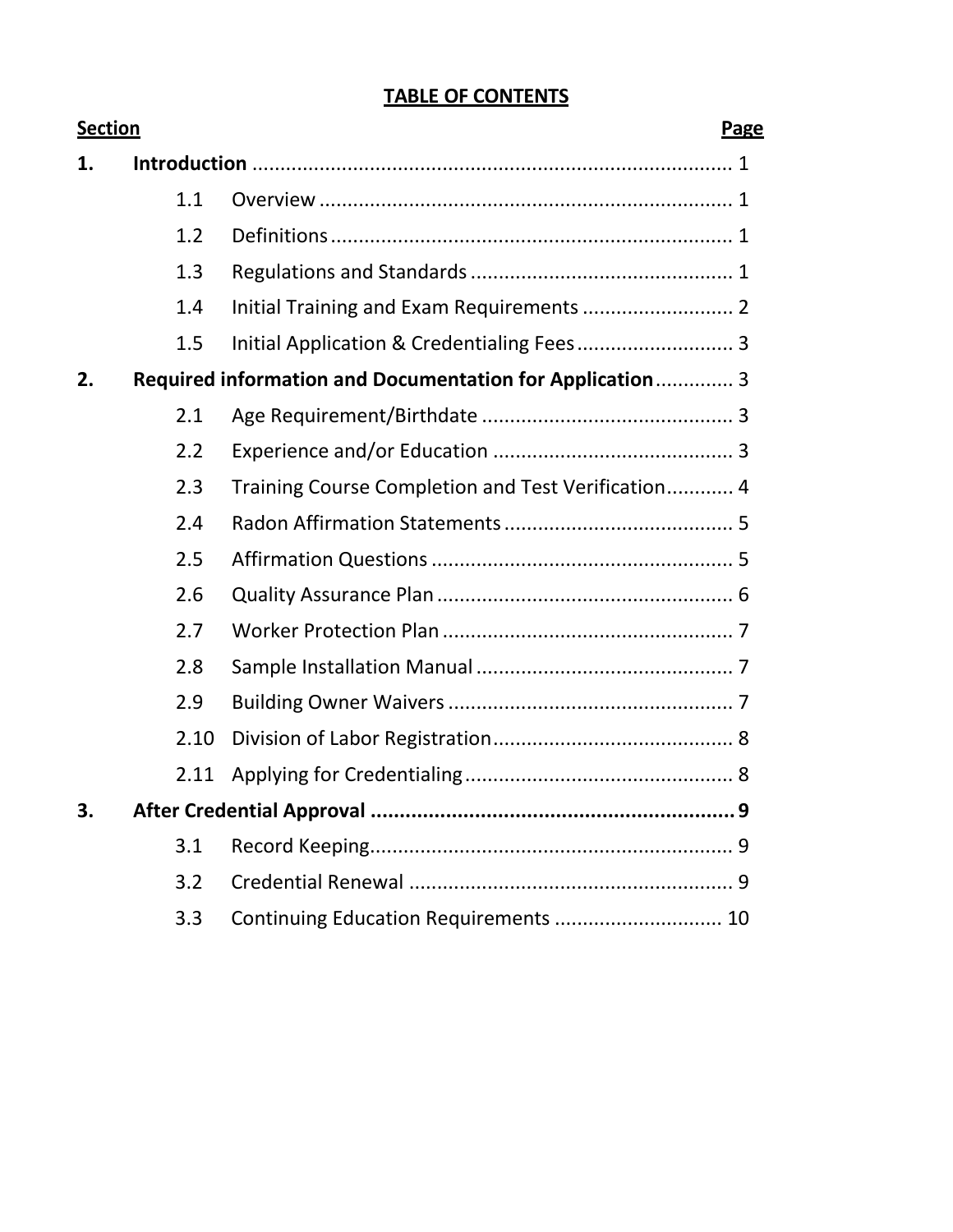# **1. Introduction**

### <span id="page-2-0"></span>**1.1 Overview**

This guide explains the requirements and process for applying for the first time as a "Radon Mitigation Specialist" under IAC Chapter 44, "Minimum Requirements for Radon Mitigation".

In order to become credentialed in Iowa as a radon mitigation specialist there are certain qualifications that must be met along with specific training and examination, see Section 1.2. This guide explains the qualifications you need to apply for credentialing like work experience and/or education. Read Section 2.2 carefully to make sure you have the necessary experience and/or education to qualify for registration before taking any classes.

**Under 641-44.3 (136B) General Provisions** - A complete application must be filed on a form or other electronic document as prescribed by the department and shall contain complete and accurate information. A person must individually qualify under a certain set of conditions in order for the application to be acceptable. An application must show positive proof the applicant meets all of the credentialing requirements. You will be prompted to upload/submit, **all** of the following information and supporting documents outlined in Section 2 with your completed application.

Under 641--44.4(2) in addition to the information outlined in this guide the department may require the applicant to submit supplementary statements containing additional information to enable the department to determine whether an application should be approved or denied, or whether a previously issued credential should be amended, suspended, or revoked.

This guide will also help you to prepare all the information and documentation you will need to have available when you are ready to apply for credentialing The IDPH Radon Program uses the division online AMANDA licensing portal so you will need access to a computer with internet access. You should have all documents ready in electronic format when you are ready begin your application process. If you cannot convert your documents to an electronic format or if you do not have access to a computer or the internet, please contact the Radon Program at (515) 281-4928.

# **1.2 Definitions**

*"AARST/NRPP or NRPP"* means American Association of Radon Scientists and Technologists/National Radon Proficiency Program; [www.aarst-nrpp.com](http://www.aarst-nrpp.com/) or nrpp.info

*"ASTMI and ASTM E2121"* means American Society for Testing and Materials International, ASTM E2121 - Standard Practice for Radon Mitigation Systems in Existing Low-Rise Residential Buildings; [www.astm.org](http://www.astm.org/)

*"EPA and EPA RMS"* means U.S. Environmental Protection Agency, Radon Mitigation Standards (EPA 402-R-93-078, Revised April 1994); [www.epa.gov/radon](http://www.epa.gov/radon)

*"IAC"* means the Iowa Administrative Code

*"IDPH"* means the Iowa Department of Public Health; [www.idph.iowa.gov](http://www.idph.iowa.gov/)

*"NRSB"* means National Radon Safety Board; [www.nrsb.org](http://www.nrsb.org/)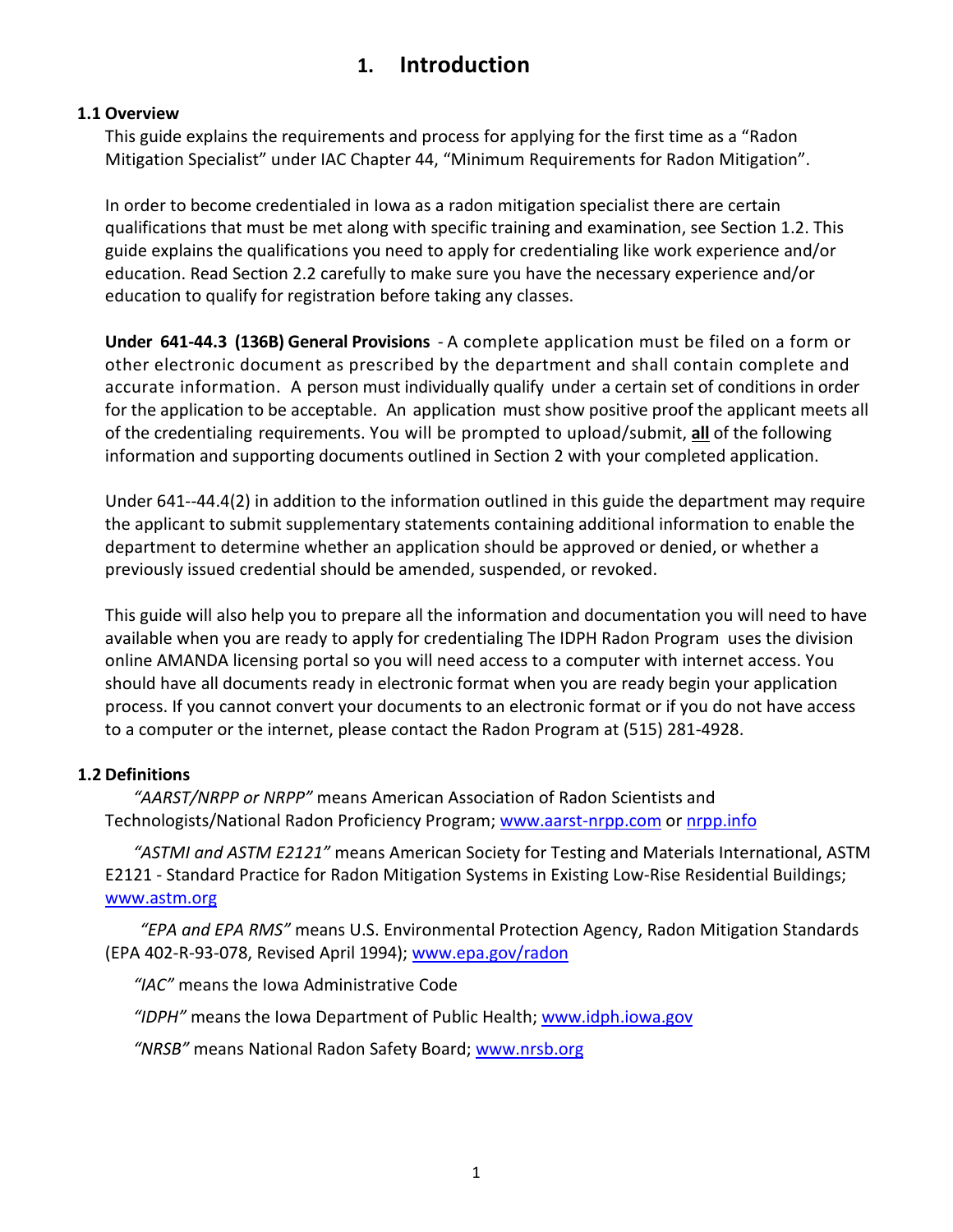# **1.3 Regulations and Standards (IAC 641—44.3(4)** *c.* **& 44.5 16.)**

A copy of Iowa Code 136B RADON TESTING and Iowa Administrative Code 641 Chapter 44 "MINIMUM REQUIREMENTS FOR RADON MITIGATION" can be found at the department's radon website: www.idph.jowa.gov/radon. The website also has other useful resources.

A credentialed mitigation specialist shall comply with department standards and all the requirements as stated in EPA's Radon Mitigation Standards (RMS) EPA 402-R-93-078, October 1993 (Revised April 1994) and ASTMI E2121. As of May 2006, EPA's Radon Mitigation Standards (EPA 402-R-93-078, Revised April 1994) are no longer recommended or available on their website, a copy is available from the IDPH Radon Website, [www.idph.iowa.gov/radon/fix.](http://www.idph.iowa.gov/radon/fix) Copies of ASTM E2121 can be purchased from the ASTM website [www.astm.org.](http://www.astm.org/)

Be advised the Iowa Mitigation Rule states that all "shoulds" will be designated as "shalls" in any EPA and ASTM documents.

Per Chapter 44 and the above standards, a credentialed mitigator must also comply with all federal, state, or local statutes, codes and regulations (i.e.: National Electrical Code, Fuel Gas Code, National Fire Code, etc.).

## **1.4 Initial Training and Examination Requirements (IAC 641—44.3(2)** *c.***)**

To become credentialed as an Iowa Radon Mitigation Specialist you must complete a department approved initial radon measurement class (pre-requisite to the mitigation course) and an initial radon mitigation class and pass a department approved mitigation proficiency exam (You do not need to take the measurement exam unless you also want to be certified as a radon measurement specialist).

A department approved initial training class and exam is any initial training class and exam approved and accepted by either the NRPP or the NRSB for radon mitigation specialist or technician certification. Other training classes or exams will be approved on a case-by-case basis.

# **1.4.1 Initial Training Course**

Initial radon measurement training courses should have a minimum of 16 hours of classroom instruction.

Initial radon mitigation training courses should have a minimum of 24 hours of classroom instruction that includes active participation in radon mitigation techniques.

**NOTE 1:** Completing the above classes and obtaining an Iowa Radon Mitigation Specialist credential does not allow you to perform radon testing such as pre or post mitigation system installation testing that is provided to clients. To provide pre or post mitigation radon testing services you must also obtain an Iowa Radon Measurement Specialist certification. This requirement would not include radon monitoring done as part of a worker protection program.

**NOTE 2:** A class for certification through NRPP as a Mitigation Installer (RMI) is not accepted for Iowa radon mitigation specialist credentialing.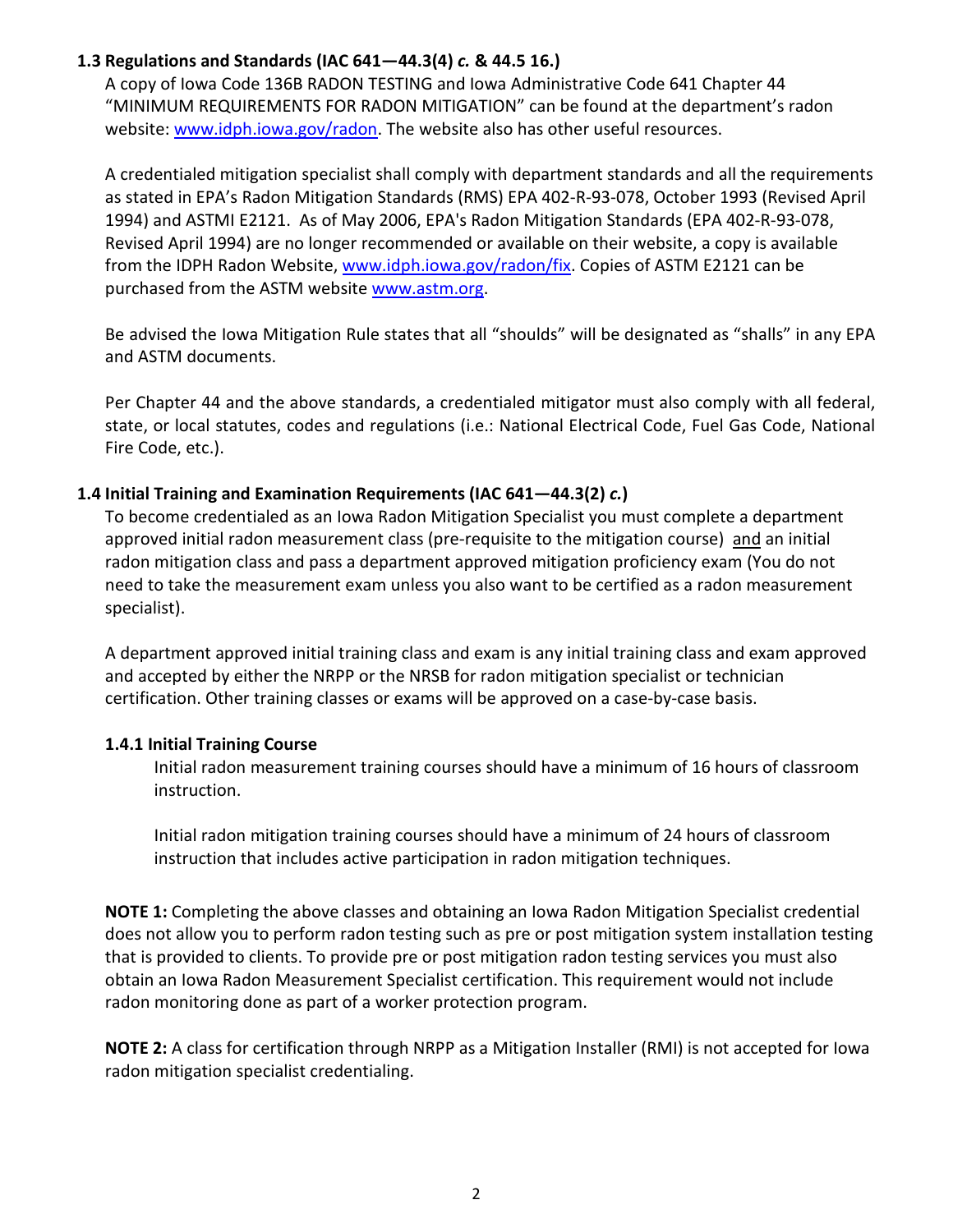### **1.4.2 Examination**

The department does not provide an exam. If you complete a class that does not provide an approved exam then you will need to make arrangements through either the NRPP, the NRSB to take an exam (the course completion exam at the end of an online course is not sufficient). Other examinations will be approved on a case-by-case basis. Contact information for the above organizations can be found below.

You must pass the mitigation exam with a score of at least 70%.

As a reminder, you do not have to take the certification exam for measurement unless you also want to get an Iowa radon measurement specialist certification.

## **1.4.3 Initial Training and Exam Providers**

Listings of approved initial training classes and information on taking an exam can be found at the following websites or by calling the number provided:

- AARST/NRPP: Approved training[: https://nrpp.info/education-training/initial-training-courses/](https://nrpp.info/education-training/initial-training-courses/) Exam information:<https://nrpp.info/nrpp-exams/> Phone: (828) 348-0185
- NRSB: Approved training:<http://www.nrsb.org/courses.asp> Exam:<https://www.nrsb.org/exams/exam-information/> Phone: (866) 329-3474
- Iowa In person & online classes: Kansas State University Regional Radon Training Center; <https://radoncourses.com/online> or by calling 833-723-6222.

**NOTE:** By taking a certification exam through one of the above organizations you will be eligible to apply for their respective national certification(s), however you do not have to become certified through either of the above mentioned national certification organizations to get your Iowa measurement certification and/or mitigation credential.

# **1.5 Initial Application & Credentialing Fees (IAC 6741—44.4(6)** *a.***)**

The following fees must be paid at time of application. An application will not be processed until the appropriate fees are paid.

- a. A nonrefundable initial application fee is \$25 for Iowa residents and \$100 for nonresidents.
- b. Credentialing fee of \$150. This fee is refundable if credentialing is not completed.

Therefore the total credentialing fee for an Iowa resident is \$175 and nonresident is \$250.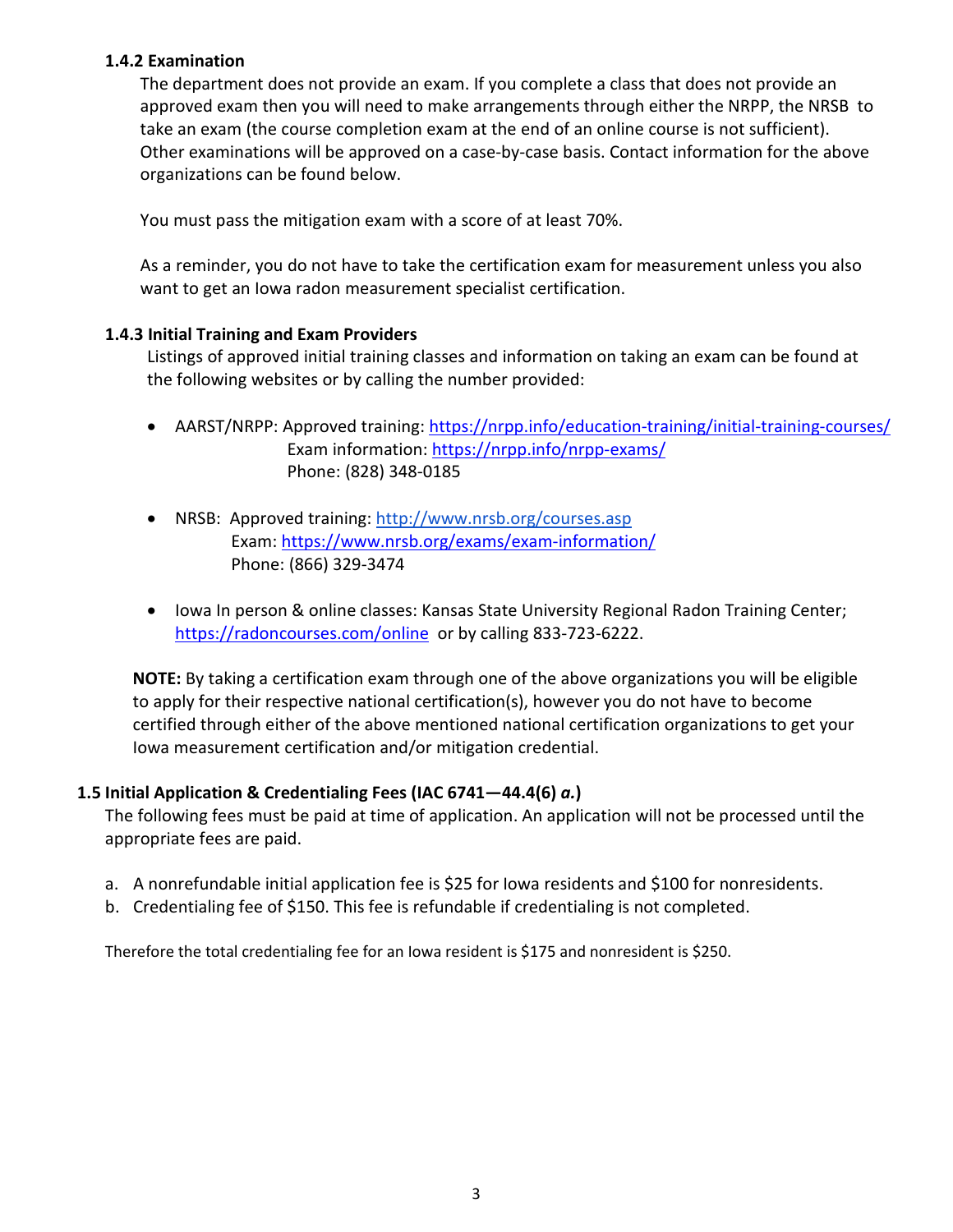# **2. Required information and Documentation for Application**

# **2.1 Age Requirement/Birthdate (IAC 641—44.3(2)** *a.***)**

An individual must be at least 18 years of age to obtain credentialing. The applicant's birth date must be provided. Additional documentation proving the applicant's age verification may be requested.

# **2.2 Work Experience/Education (IAC 641—44.3(2)** *b.***)**

The applicant must possess **3 years** of relevant professional work experience and/or relevant postsecondary education. Up to 2 years of relevant post-secondary education can be substituted for work experience.

- **Relevant professional work experience** includes the design or construction of buildings, or associated heating, ventilation, and air-conditioning systems, or closely related activities approved by the department. The following work related areas can be used to show the appropriate type of work experience, but is not all inclusive:
	- o Heating & Cooling (HVAC) installation and/or maintenance
	- o Plumbing installation and/or maintenance
	- o Carpentry framing, finishing, installation and/maintenance
	- o Remodeling installation and/or maintenance
	- o Drywall Installation
	- o Electrical installation and/or maintenance
	- o Roofing installation and/or maintenance
	- o Waterproofing installation
	- o Radon mitigation installation
	- o Concrete-basement pours, slab on grade, driveway-side walk building construction related installation
	- o Brick laying (Masonry) installation and/or maintenance
	- o Maintenance relating to building construction
	- o Trenching relating to building construction
- **Relevant post-secondary education** includes universities and colleges, as well as accredited trade and vocational schools or other accredited training programs. Post-secondary curriculum must be in one or more of the following areas:
	- o Architecture,
	- o Engineering,
	- o building construction,
	- $\circ$  the physical sciences which include chemistry, geology, physics, and atmospheric sciences, or
	- $\circ$  other curriculum as approved by the department

One year of post-secondary education consists of a minimum of 24 semester hours, of which at least ten hours must be in the above subject areas, or 36 quarter hours, of which at least 15 hours must be in the above subject areas.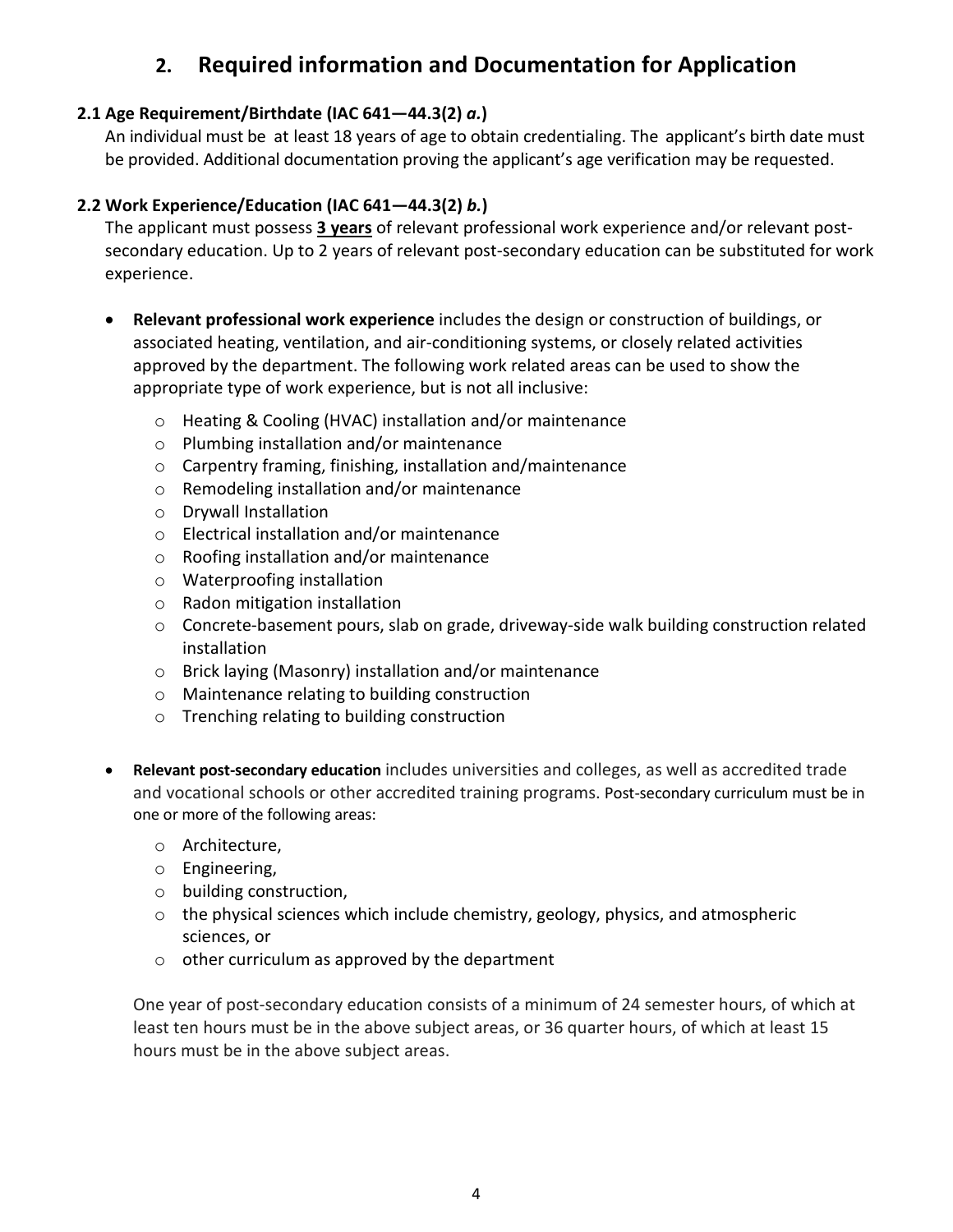## **2.2.1 To use work experience only:**

To meet the 3 year relevant work experience requirement the applicant must provide proof in the form of a detailed resume that includes the following information for each employer:

- Company/employer name, address and contact information.
- Dates of employment from mm/yyyy to mm/yyyy
- Approximate hours worked per week, month or year
- A detailed description of job functions or work performed, and responsibilities.

# **2.2.2 To use post-secondary education and work experience:**

To use a combination of work experience and post-secondary education (up to 2 years) to qualify the following must be provided:

- a. A detailed resume as outlined in Item 2.2.1 demonstrating relevant hands on fulltime experience in one of the construction trades listed in Item 2.2.1 for each year not covered by post-secondary education in Item a. above.
- b. A college transcript(s) demonstrating post-secondary education in one or more of the disciplines listed under section 2.2 for each year, up to 2 years, not covered by work experience in Item a. above.

**NOTE:** The 16 hour radon measurement and 24 hour radon mitigation course taken to satisfy the requirements for this credential do not count towards qualifying post-secondary education.

# **2.3 Training Course Completion and Test Verification**

The applicant must submit/upload a copy of the following documents at time of application so make sure you have electronic copies available:

- 1) The completion certificates for an approved initial radon measurement and an initial radon mitigation course.
- 2) The NRPP or NRSB mitigation examination completion letter showing a passing score of at least 70 percent.

# **2.4 Radon Affirmation Statements**

You must acknowledge that you agree to the following statements included in the online application process:

- 1) I will keep all records for a minimum of 5 years after the radon mitigation installation is completed.
- 2) I will submit any changes in QA/QC procedures within 14 days to IDPH.
- 3) I will conduct business in accordance with all local building codes and ordinances and within the standards, guidelines and protocols established and referenced by EPA, ASTM E2121 and NRPP guidelines and protocols.
- 4) I am uploading a QA\QC plan for mitigation.
- 5) I am Uploading a Worker Protection Plan
- 6) I am uploading a copy of an installation manual that will be provided to the home owner after each installation.
- 7) I am uploading a copy of the Iowa Workforce Development Contractor Registration for my current employer(s) or application (if self-employed).
- 8) I will enter details for each mitigation job I conduct during the renewal cycle on the Mitigation Systems Installed tab prior to submitting renewal payment annually.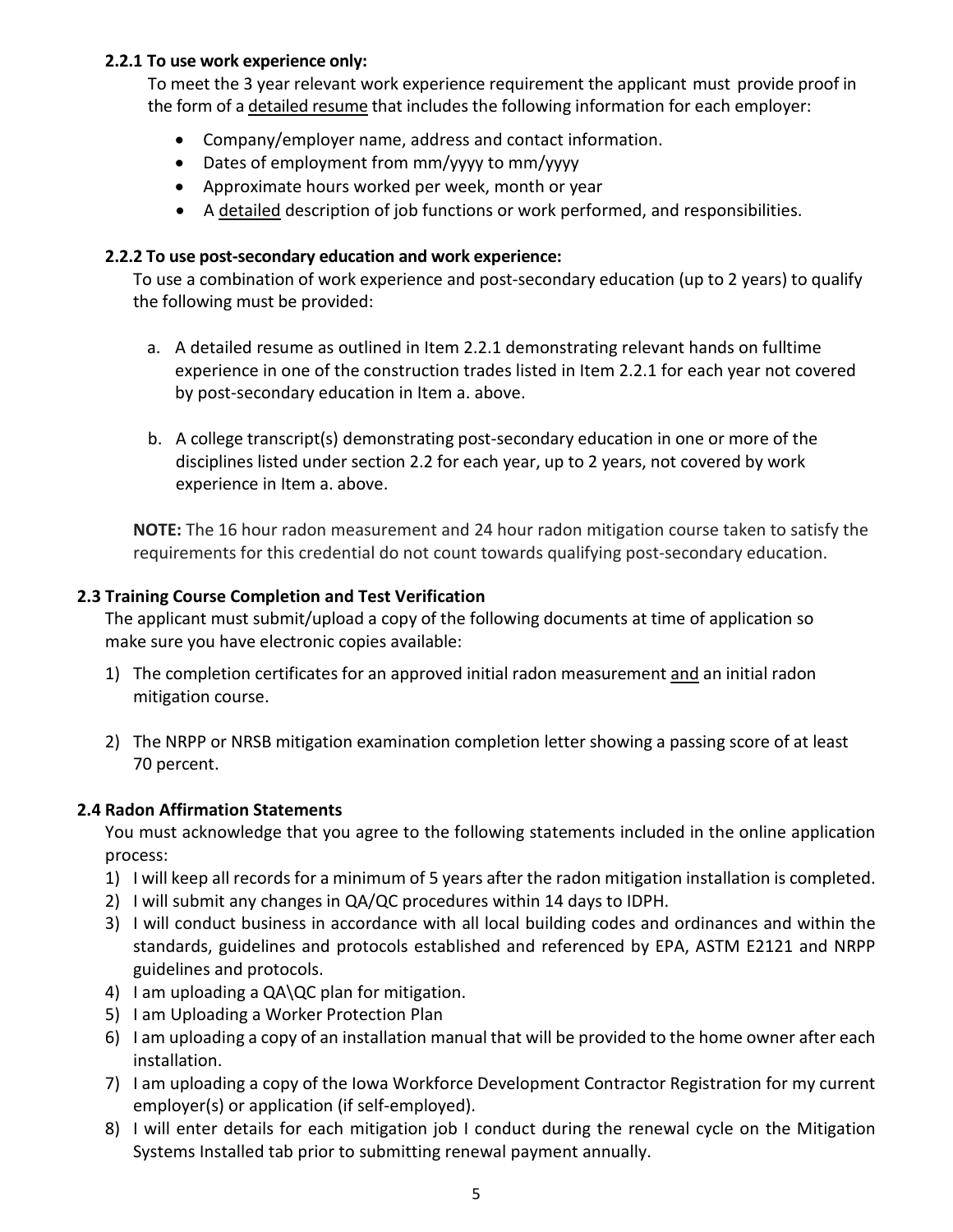#### **2.5 Affirmation Questions**

The following questions are required to be answered as part of the application process and are included in online application. If a "Yes" answer is provided and additional documentation is required, please have the documentation ready for upload/submittal.

1) Do you have a medical condition, which in any way currently impairs or limits your ability to perform the duties of this profession? "Medical condition" means any physiological, mental, or psychological condition, impairment, or disorder, including drug addiction and alcoholism.

*If yes, provide a description of your condition and submit a letter from a physician stating how your condition will affect your ability to perform the duties of this profession.*

2) Have you, within the past 5 years, engaged in the illegal or improper use of drugs or other chemical substances?

*If yes, provide a statement and a copy of relevant documentation including records from a physician or treatment program.*

3) Have you ever been convicted of a misdemeanor or felony crime? (You do not need to answer yes if your sole conviction or convictions are for minor traffic violations with fines under \$250). In answering this question, note that a conviction means a finding, plea, or verdict of guilt made or returned in a criminal proceeding, even if the adjudication of guilt is deferred, withheld, or not entered. This means you must answer yes if a finding or verdict of guilt was returned against you in a criminal proceeding or if you plead guilty, entered a plea of nolo contendere, or entered an Alford plea in a criminal proceeding, even if the court expunged the matter or the court deferred judgment. You must submit the complaint and judgment of conviction for each offense.

*If yes, include the date, location, charging orders, court disposition, and current status (i.e. probation) for each charge.*

4) Has any state or other jurisdiction of the United States or any other nation ever limited, restricted, warned, censured, placed on probation, suspended, revoked, or otherwise disciplined a professional license, permit, registration, or certification issued to you?

*If yes, include the date, location, reason, and resolution.*

5) Have there ever been judgments or settlements paid on your behalf as a result of a professional liability case?

*If yes, include the date, location, reason, and resolution.*

6) Have you ever had a license, permit, registration, or certification denied, suspended, revoked, or otherwise disciplined by a certification body? *If yes, provide a description of the circumstances.*

Per IAC 641--43.4(2), the department may require the applicant to submit supplementary statements containing additional information to enable the department to determine whether an application should be approved or denied, or whether a previously issued certification should be amended, suspended, or revoked.

# **2.6 Quality Assurance/Quality Control (QA/QC) plan (IAC 641—44.3(3)** *b.***)**

Applicants must submit a quality assurance plan for performing mitigation installations that addresses and includes all of the following:

1) All diagnostic tests performed on a building before mitigation must be spelled out to include what type of test(s) will be performed and what the purpose is for performing the test (s). Types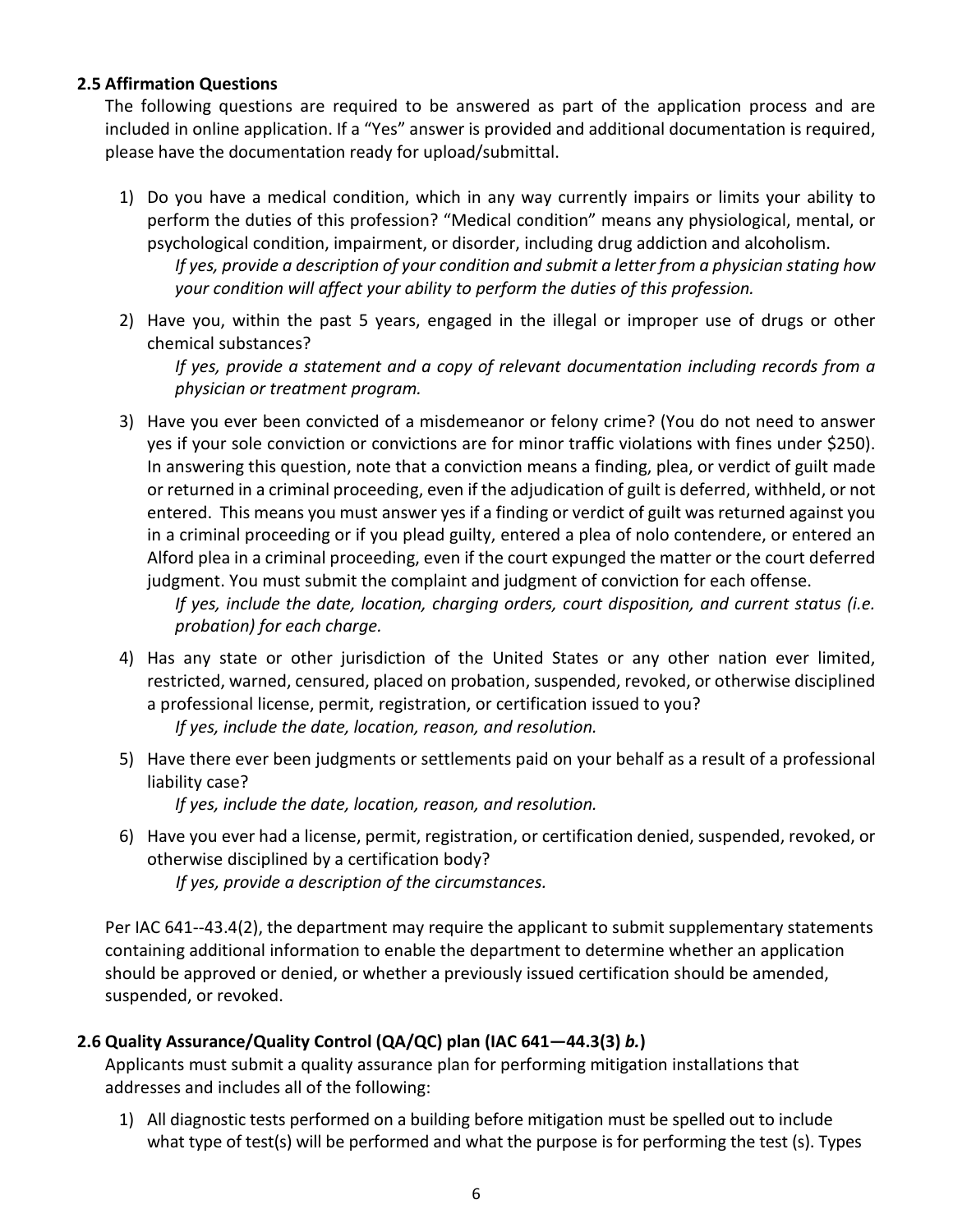of tests performed may include indoor ambient radon measurements, radon entry point measurements, sub- slab communication measurements, blower door tests, etc. Diagnostic test performed must include the name (s) of the individual(s) performing the tests. Each test should be described in detail along with the manufacturer's name and model number for any equipment used. If the equipment used in performing diagnostic test(s) has a required calibration frequency issued by the manufacturer, the calibration frequency for the equipment must be documented in the application.

- 2) A complete description of the most commonly used mitigation materials and mitigation strategies offered must be documented in the plan. If an uncommon mitigation strategy is occasionally performed, a detailed description of this strategy and the materials used must also be documented in the application.
- 3) If any other related services such as pre-mitigation and post-mitigation radon measurements, soil radon measurements, water radon measurements, or other types of mitigation and measurement services are offered within your place of business or occupation, a list of those services must be fully documented in the plan.
- 4) An explanation of when the waivers as described in section 2.9 will be used and include examples of each.

A template is available upon request.

# **2.7 Worker Protection Plan (IAC 641—44.3(3)** *a.***)**

Radiation exposure to workers must be kept as low as is reasonably achievable (ALARA). Applicants must design a mitigation worker protection plan which addresses or includes the items outlined in Section 12 of the EPA RMS and/or Section 6 of ASTM E-2121. See Section 1.3 of this guide for information on downloading a copy of the EPA RMS or to order a copy of ASTM E2121. An example WPP is available on our website; [www.idph.iowa.gov/radon/get-certified](http://www.idph.iowa.gov/radon/get-certified)

Exception: A worker protection plan is not required for a contractor who is a sole proprietor unless required by state or local regulations. However, you may want to develop and submit one so it is on file if you do add employees who will be performing radon mitigation work.

#### **2.8 Installation Manual**

Provide an example of an installation manual that you would give to a homeowner for the installation of an active sub-slab or sub membrane depressurization system as required by the EPA RMS and ASTM E2121. According to Section 18.5 of the EPA RMS, and section 7.7.3 of ASTM E2121, the manual must fully explain how the system operates, where all the components are located, all warranty information, and what steps an owner must take to maintain or ensure the system is operating, including the following:

- a. Any building permits required by local code.
- b. Copies of the Building Investigation Summary and Floor Plan Sketch.
- c. Pre and post mitigation radon data.
- d. Copies of contracts and warranties.
- e. A description of the mitigation system installed and its basic operating principles.
- f. A description of any deviations from RMS and or State requirements.
- g. A description of proper operating procedures of any mechanical or electrical systems installed, including manufacturer's operation and maintenance instructions and warranties.
- h. A list of actions for clients to take if the system failure warning device indicates system failure or degradation.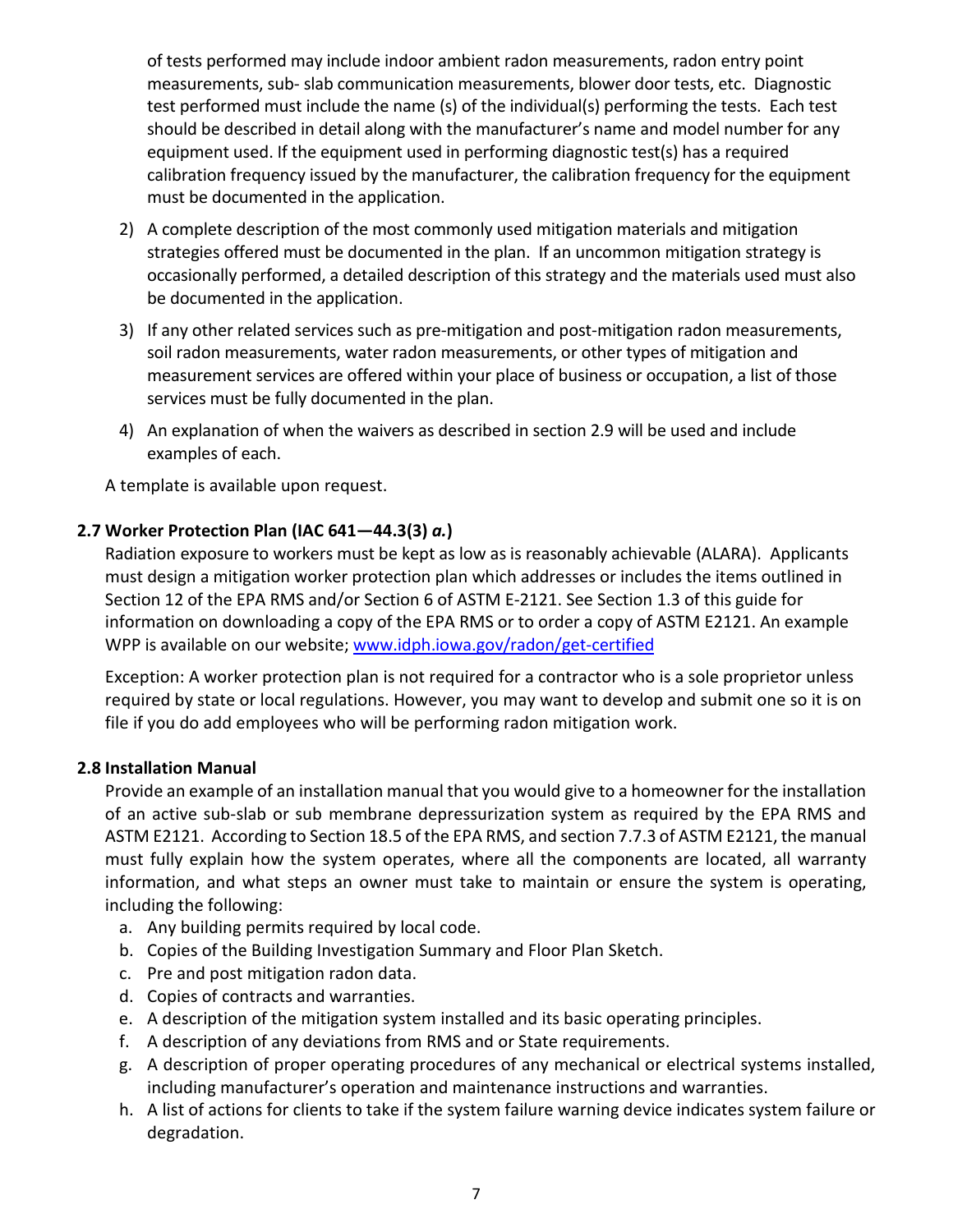i. The name, telephone, and IA Radon licensing number of the contractor, and phone number of the state radon office.

# **2.9 Building Owner Waivers.**

There are several instances in Chapter 44, where a signed waiver from the building owner for specific acts may be required. Examples of the waivers you will use must be provided with your application and the use of any waivers must be referenced in your mitigation QA\QC plan outlined in section 2.5. Copies of these signed waivers must be maintained for 5 years under the record keeping requirements of IAC 641--44.6, 4. through 6.

# **A. Confidentiality Waiver.**

IAC 44.3(5) states that a credential person shall:

*c.* Not disclose to any other person, except to the department or its agents, the addressee or owner of a nonpublic building, the radon levels present in the building or abatement measures needed or performed, unless the building owner waives this right of confidentiality in writing.

# **B. Pre and/or Post-mitigation Testing Waiver.**

IAC 44.3(5) states that a credentialed person shall:

*d.* Ensure that each building is tested for radon levels before and after mitigation work is performed. Such tests shall be of sufficient type, duration and consistency and shall be performed at such times and under such ventilation conditions as to allow for comparison of before and after mitigation radon levels. Premitigation and postmitigation radon tests shall be performed independently by a measurement specialist or technician who is not employed by the same firm as the mitigation specialist performing the mitigation. Postmitigation radon tests shall be started no sooner than one day after mitigation is completed. This requirement is not binding if the building owner waives the procedure, on a form prescribed by the department, before the mitigation process has started.

Therefore a waiver would be needed to be signed by the building owner for any of the following scenarios and before the mitigation process has started for 2-4:

- 1. Releasing any of the information outlined in item A above to anyone but the building owner.
- 2. Owner agrees to not having a premitigation test done by a certified measurement specialist (i.e.: has done their own passive test).
- 3. Leaving a test kit for the owner or the owner obtaining his own test kit to perform the postmitigation test.
- 4. When you or other member of your staff have performed the premitigation test or will perform the postmitigation test. **(Reminder: you have to be certified as an Iowa Radon Measurement Specialist to perform pre or post mitigation testing for clients)**

It is important that the waiver clearly states which of the above rights or procedures the building owner is waiving.

**NOTE: The use any of the above waivers and waiver form, their applicability and the use of the form must be referenced in your mitigation QA\QC plan outlined in section 2.6 and the waiver form included in the appendixes.**

An example of the above waivers can be found on our website at

<http://www.idph.iowa.gov/radon/get-certified> under the Resources for applicants and certified/credentialed individuals section. Click on "Mitigation Confidentiality & Testing Waiver Example" to download the ZIP file. An explanation/instructions document is also included in the ZIP file.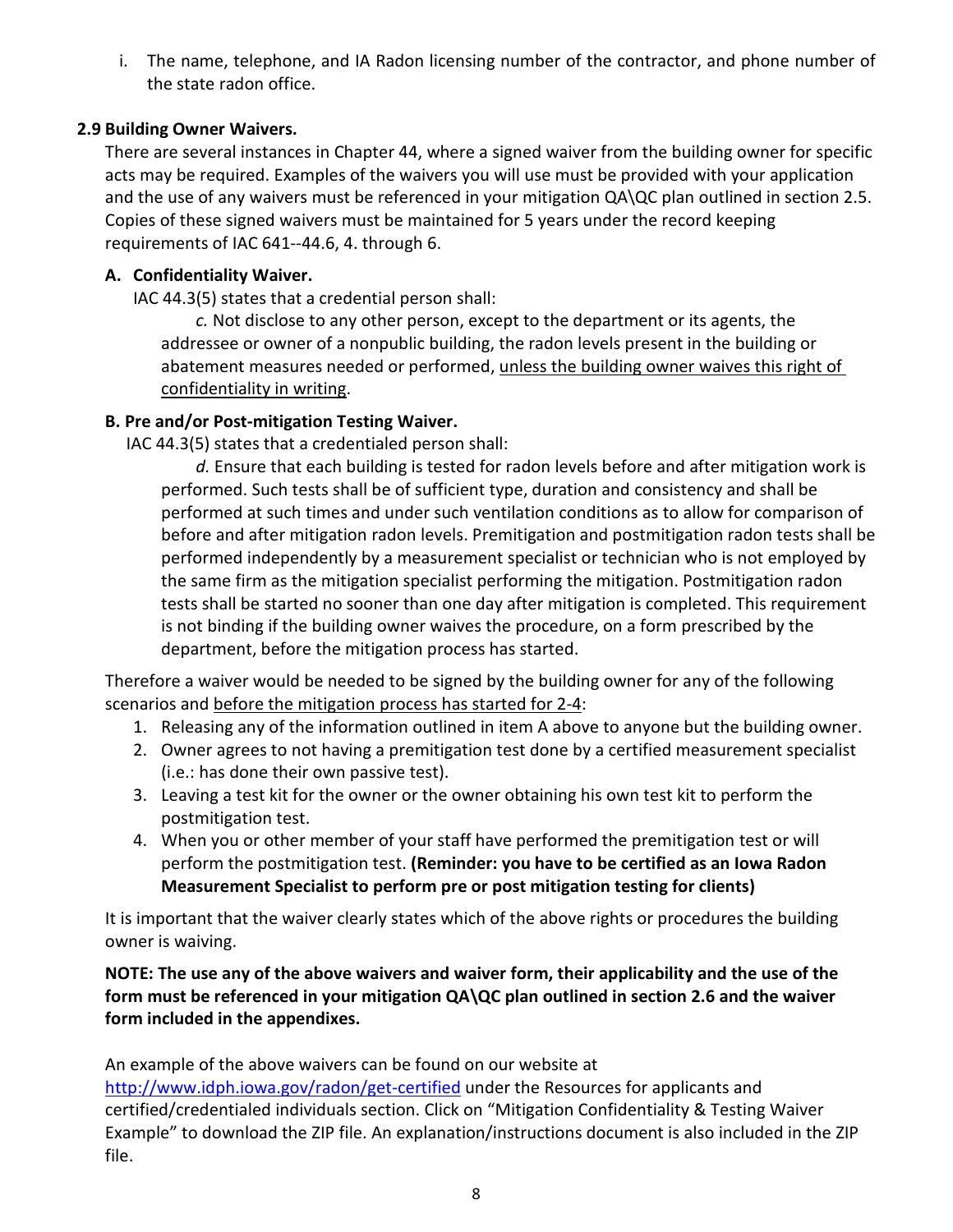## **2.10 Division of Labor Registration.**

Your business/company will also need to be registered with the Iowa Division of Labor within Iowa Workforce Development to perform work as a contractor in Iowa.

Information on contractor registration can be found her[e www.iowacontractor.gov/contractor](http://www.iowacontractor.gov/contractor-registration)[registration](http://www.iowacontractor.gov/contractor-registration) or by calling (515) 242-5871.

## **2.11 Applying for Credentialing.**

The Radon Program within the Bureau of Radiological Health uses an online licensing portal called AMANDA. This system will need to be used to submit your initial application for credentialing, submit changes to your application, complete required installation reporting, and to renew your credential.

For instructions for using the licensing portal begin here: [http://www.idph.iowa.gov/regulatory](http://www.idph.iowa.gov/regulatory-programs/radon)[programs/radon.](http://www.idph.iowa.gov/regulatory-programs/radon) There will be link to the licensing portal where you can set up and view your account and apply for credentialing.

If you do not have access to a computer or internet please call the Radon Program at (515) 281-4928.

If approved, you will receive a wallet card via email, typically overnight. The card will show your certification number, RNTST#####, Expiration Date (1 year after end of the month issued), CEU Due date (2 years after end of the month issued) and list of approved test methods.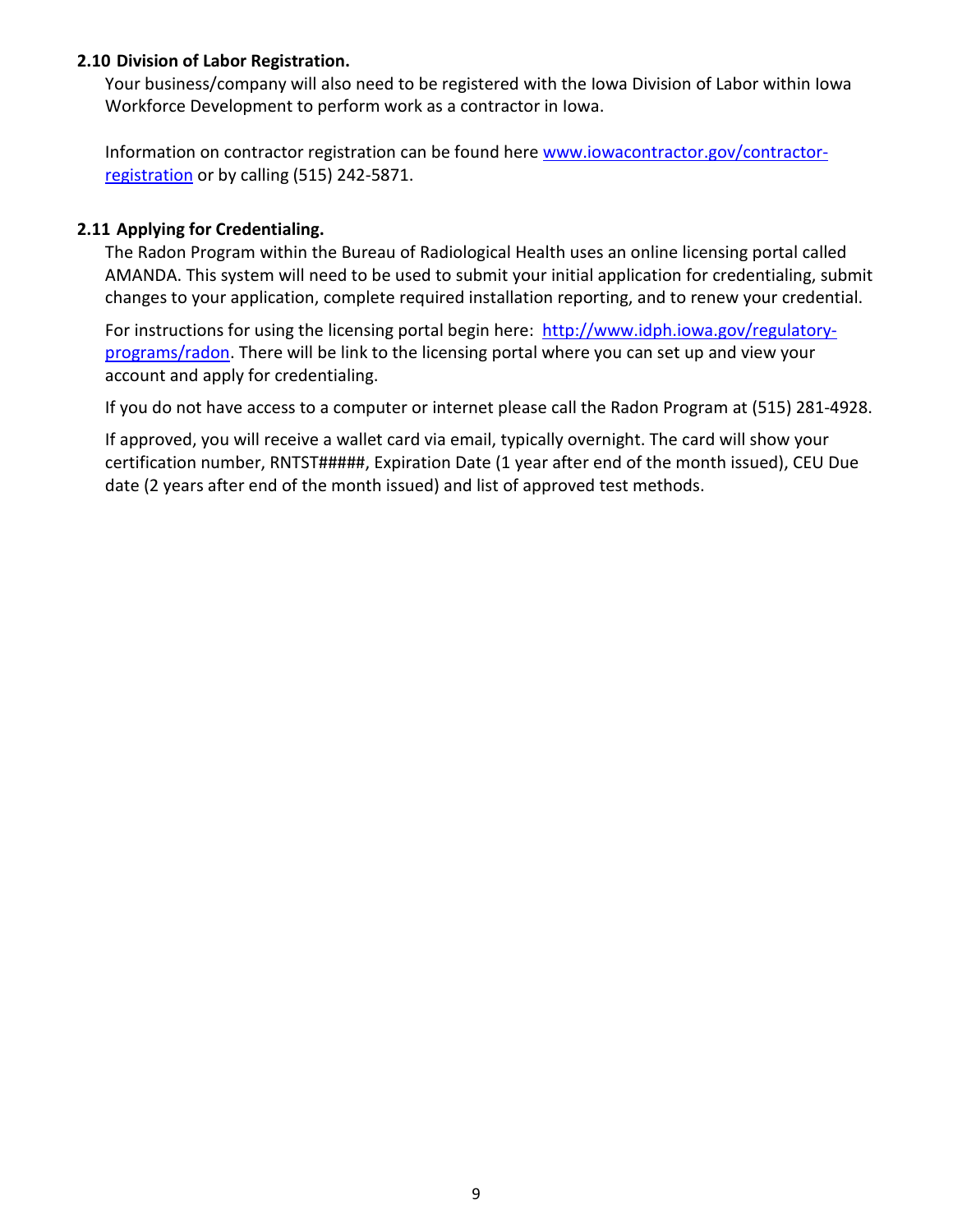# **3. After Credential Approval**

# **3.1 Record Keeping (IAC 641—44.5 14.)**

You are required to maintain records for a period of 5 years that must include but is not limited to the following:

- 1. The address or location of the building.
- 2. The name and phone number of the owner(s) of the building where the radon mitigation is conducted.
- 3. A written description of each mitigation system and materials installed, diagnostic test results and cost of each system.
- 4. The name of the certified radon measurement specialist or technician used to perform radon or radon progeny testing before and after radon mitigation of a building. This requirement does not apply if the building owner has waived the testing requirement set forth in 641—subrule 44.3(5) and the mitigation specialist maintains a copy of the signed waiver.
- 5. The results of any initial or follow-up radon or radon progeny measurements performed and the measurement methods utilized. This requirement does not apply if the building owner has waived the testing requirement set forth in 641—subrule 44.3(5) and the mitigation specialist maintains a copy of the signed waiver.
- 6. The results of the postmitigation radon measurements performed, including method of measurement and all pertinent dates. This requirement does not apply if the building owner has waived the testing requirement set forth in 641—subrule 44.3(5) and the mitigation specialist maintains a copy of the signed waiver.

The following mitigation system information is required to be reported via your account on the online portal (AMANDA) as part of your credential renewal. You can enter the information as the mitigation systems at any time during the licensing period but must be completed but must be entered at time of renewal to calculate your renewal fee, see below for more information on renewal fees. The information to be reported includes:

- Building Owner Name
- Building Owner phone number
- Physical address of installation including street address, City State and Zip.
- Installation date
- Employer at time of installation

Instructions for entering mitigation systems installed information can be found here: <http://www.idph.iowa.gov/regulatory-programs/radon>

# **3.2 Application Changes.**

Any changes to your application such as change of employer shall be made to the department within 14 days of occurrence. This will require submission of new documents outlined in sections 2.5 through 2.8 above. You will also be responsible for coordinating payment for all mitigation systems you installed for your previous employer, see Section 3.3 below.